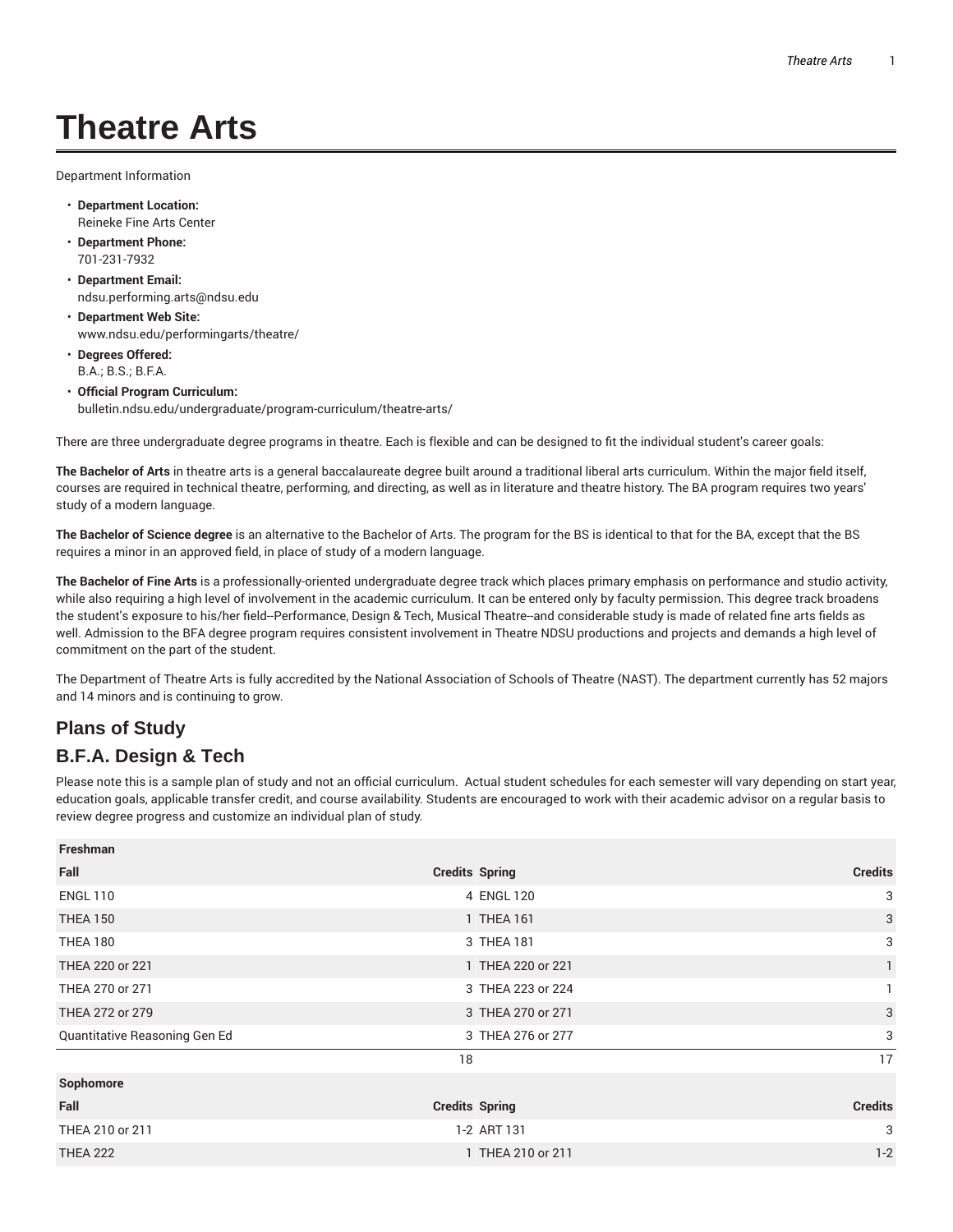#### 2 *Theatre Arts*

| THEA 272 or 279                   | 3 THEA 224 or 223                                            | $\mathbf{1}$              |
|-----------------------------------|--------------------------------------------------------------|---------------------------|
| <b>THEA 275</b>                   | 3 THEA 276 or 277                                            | 3                         |
| <b>THEA 278</b>                   | 3 THEA 280                                                   | 3                         |
| Science & Technology Gen Ed       | 3 THEA 370                                                   | $1 - 3$                   |
|                                   | <b>THEA 376</b>                                              | 3                         |
|                                   | $14-15$                                                      | $15-18$                   |
| Junior                            |                                                              |                           |
| Fall                              | <b>Credits Spring</b>                                        | <b>Credits</b>            |
| THEA 210 or 211                   | 1-2 THEA 210 or 211                                          | $1 - 2$                   |
| <b>THEA 370</b>                   | 1-3 THEA 377                                                 | $\ensuremath{\mathsf{3}}$ |
| THEA 486 or 487                   | 3 ART 111                                                    | 3                         |
| <b>COMM 110</b>                   | 3 ENGL 380                                                   | $\sqrt{3}$                |
| Science & Technology w/Lab Gen Ed | 4 Upper Level Writing Gen Ed                                 | 3                         |
| Elective (if needed)              | 1 Social & Behavorial Sciences/Global<br>Perspectives Gen Ed | 3                         |
|                                   | $13 - 16$                                                    | $16-17$                   |
| <b>Senior</b>                     |                                                              |                           |
| Fall                              | <b>Credits Spring</b>                                        | <b>Credits</b>            |
| <b>THEA 365</b>                   | 3 THEA 210 or 211                                            | $1 - 2$                   |
| <b>THEA 450</b>                   | 3 THEA 481                                                   | 3                         |
| <b>THEA 480</b>                   | 3 MUSC 100 or 103                                            | 3                         |
| THEA 486 or 487                   | 3 Social & Behavioral Science/Cultural<br>Diversity Gen Ed   | 3                         |
| Science & Technology Gen Ed       | 3 Wellness Gen Ed                                            | $\overline{2}$            |
|                                   | 15                                                           | $12 - 13$                 |

Total Credits: 120-129

Please note this is a sample plan of study and not an official curriculum. Actual student schedules for each semester will vary depending on start year, education goals, applicable transfer credit, and course availability. Students are encouraged to work with their academic advisor on a regular basis to review degree progress and customize an individual plan of study.

### **B.F.A. Musical Theatre**

| Freshman        |                         |                                 |                |
|-----------------|-------------------------|---------------------------------|----------------|
| Fall            | <b>Credits Spring</b>   |                                 | <b>Credits</b> |
| <b>ENGL 110</b> | 4 ENGL 120              |                                 | 3              |
| <b>MUSC 101</b> | 3 MUSC 160              |                                 | $\mathbf{1}$   |
| <b>MUSC 167</b> | 1 MUSC 167              |                                 | 1              |
| <b>THEA 150</b> | 1 THEA 210, 220, or 221 |                                 | $1-2$          |
| <b>THEA 161</b> | 3 THEA 263              |                                 | $\overline{2}$ |
| <b>THEA 180</b> | 3 THEA 266              |                                 | 3              |
| <b>THEA 270</b> | 3 THEA 270 or 271       |                                 | 3              |
| <b>THEA 220</b> |                         | 1 Quantitative Reasoning Gen Ed | 3              |
| <b>THEA 362</b> | 2                       |                                 |                |
|                 | 21                      |                                 | $17-18$        |
| Sophomore       |                         |                                 |                |
| Fall            | <b>Credits Spring</b>   |                                 | <b>Credits</b> |
| MUSC 100 or 103 | 3 ART 111               |                                 | 3              |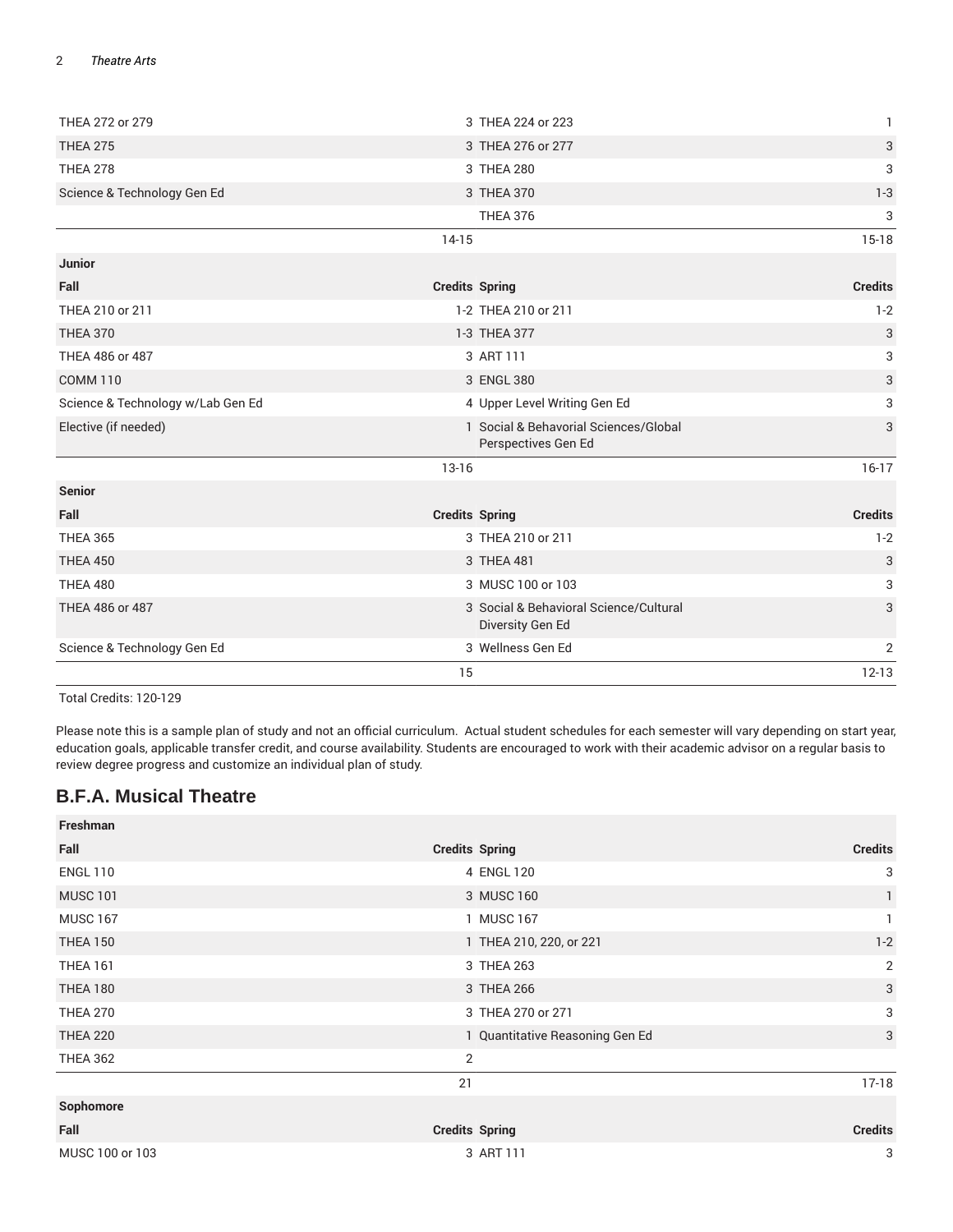|                                   | 13                                                          | $13 - 14$                 |
|-----------------------------------|-------------------------------------------------------------|---------------------------|
| Science & Technology Gen Ed       | 3 Social & Behavioral Science/Global<br>Perspectives Gen Ed | 3                         |
| Upper Level Writing Gen Ed        | 3 THEA 481                                                  | $\ensuremath{\mathsf{3}}$ |
| <b>THEA 480</b>                   | 3 THEA 466 or 467                                           | 3                         |
| <b>THEA 450</b>                   | 3 THEA 276 or 277                                           | 3                         |
| <b>MUSC 467</b>                   | 1 THEA 210, 223, or 224                                     | $1 - 2$                   |
| Fall                              | <b>Credits Spring</b>                                       | <b>Credits</b>            |
| <b>Senior</b>                     |                                                             |                           |
|                                   | $15 - 16$                                                   | 18-19                     |
|                                   | Wellness Gen Ed                                             | $\sqrt{2}$                |
|                                   | Science & Technology Gen Ed                                 | 3                         |
| Science & Technology w/Lab Gen Ed | 4 ENGL 380                                                  | 3                         |
| <b>THEA 368</b>                   | 3 THEA 466 or 467                                           | 3                         |
| <b>THEA 365</b>                   | 3 THEA 263                                                  | $\sqrt{2}$                |
| <b>THEA 275</b>                   | 3 THEA 228                                                  | 3                         |
| <b>THEA 210</b>                   | 1-2 THEA 210                                                | $1 - 2$                   |
| <b>MUSC 367</b>                   | 1 MUSC 367                                                  | $\mathbf{1}$              |
| Fall                              | <b>Credits Spring</b>                                       | <b>Credits</b>            |
| <b>Junior</b>                     |                                                             |                           |
|                                   | $13 - 14$                                                   | 19-20                     |
|                                   | Social & Behavioral Science/Cultural<br>Diversity Gen Ed    | 3                         |
| <b>THEA 362</b>                   | 1 THEA 468                                                  | 3                         |
| <b>THEA 278</b>                   | 3 THEA 280                                                  | $\ensuremath{\mathsf{3}}$ |
| THEA 210 or 222                   | 1-2 THEA 263                                                | $\overline{2}$            |
| <b>MUSC 267</b>                   | 1 THEA 210, 223, or 224                                     | $1 - 2$                   |
| <b>MUSC 132</b>                   | 1 MUSC 267                                                  | $\mathbf{1}$              |
| <b>MUSC 130</b>                   | 3 COMM 110                                                  | 3                         |
|                                   |                                                             |                           |

Total Credits: 129-135

Please note this is a sample plan of study and not an official curriculum. Actual student schedules for each semester will vary depending on start year, education goals, applicable transfer credit, and course availability. Students are encouraged to work with their academic advisor on a regular basis to review degree progress and customize an individual plan of study.

## **B.F.A. Performance**

| Freshman        |                                                                |                |
|-----------------|----------------------------------------------------------------|----------------|
| Fall            | <b>Credits Spring</b>                                          | <b>Credits</b> |
| <b>ENGL 110</b> | 4 ENGL 120                                                     | 3              |
| <b>THEA 150</b> | 1 THEA 181                                                     | 3              |
| <b>THEA 161</b> | 3 THEA 266                                                     | 3              |
| <b>THEA 180</b> | 3 THEA 271                                                     | 3              |
| <b>THEA 262</b> | 1 THEA 221                                                     |                |
| <b>THEA 270</b> | 3 Social and Behavioral Science/<br>Global Perspectives Gen Ed | 3              |
| <b>THEA 220</b> |                                                                |                |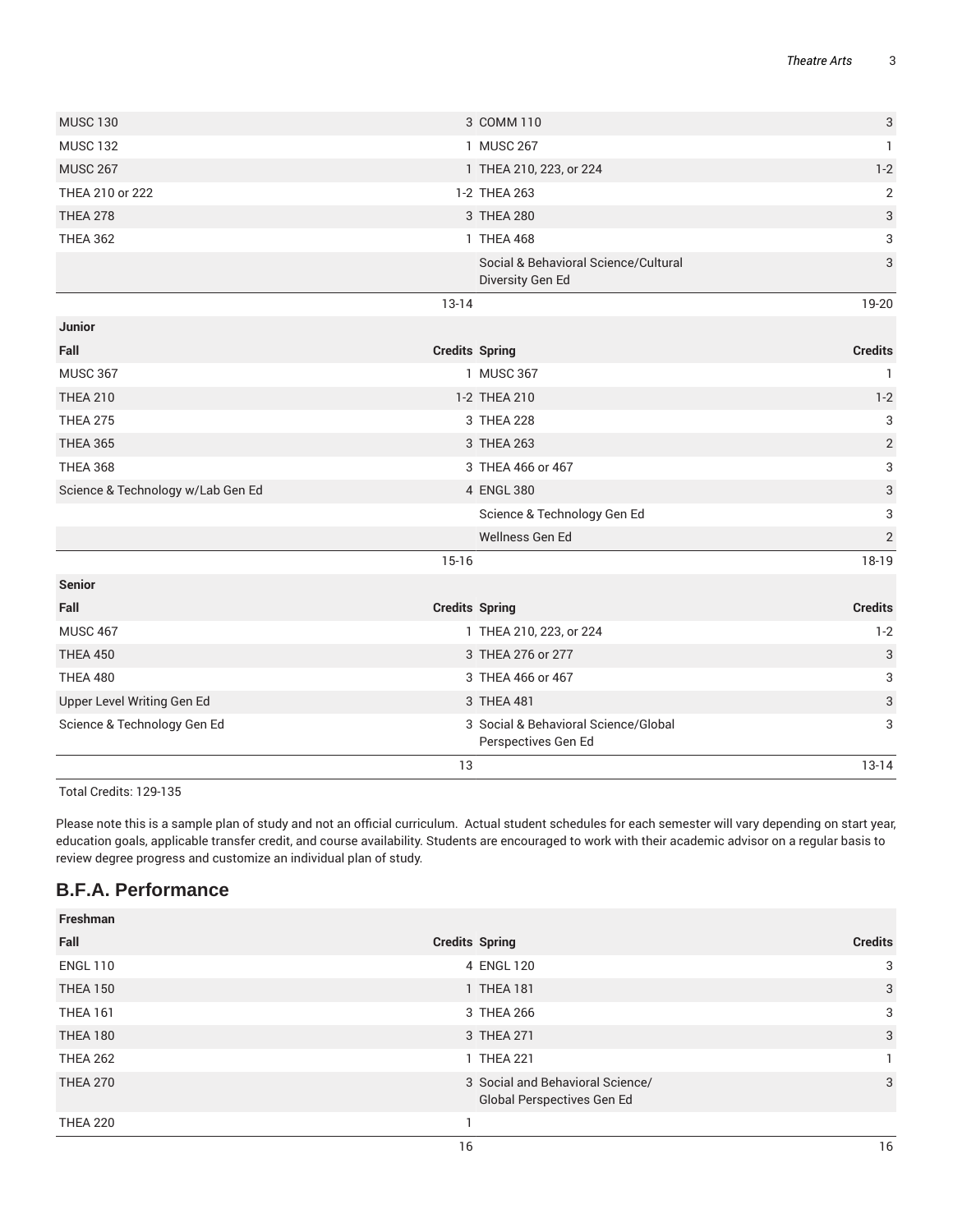#### 4 *Theatre Arts*

| Sophomore                                                |                       |                               |                           |
|----------------------------------------------------------|-----------------------|-------------------------------|---------------------------|
| Fall                                                     | <b>Credits Spring</b> |                               | <b>Credits</b>            |
| MUSC 100 or 103                                          |                       | 3 COMM 110                    | 3                         |
| <b>MUSC 162</b>                                          |                       | 1 ART 111                     | 3                         |
| <b>THEA 210</b>                                          |                       | 1 THEA 210, 222, or 223       | $1 - 2$                   |
| <b>THEA 275</b>                                          |                       | 3 THEA 263                    | $\overline{2}$            |
| <b>THEA 278</b>                                          |                       | 3 THEA 276                    | 3                         |
| <b>THEA 222</b>                                          |                       | 1 THEA 280                    | $\sqrt{3}$                |
| Science & Technology w/Lab Gen Ed                        | 4                     |                               |                           |
|                                                          | 16                    |                               | $15-16$                   |
| Junior                                                   |                       |                               |                           |
| Fall                                                     | <b>Credits Spring</b> |                               | <b>Credits</b>            |
| <b>THEA 210</b>                                          |                       | 2 THEA 210                    | $\overline{2}$            |
| <b>THEA 361</b>                                          |                       | 3 THEA 228 or 267             | 3                         |
| <b>THEA 365</b>                                          |                       | 3 THEA 263                    | $\sqrt{2}$                |
| <b>THEA 462</b>                                          |                       | 3 THEA 466                    | $\sqrt{3}$                |
| Social & Behavorial Science/Cultural<br>Diversity Gen Ed |                       | 3 ENGL 380                    | 3                         |
|                                                          |                       | Quantitative Reasoning Gen Ed | 3                         |
|                                                          | 14                    |                               | 16                        |
| <b>Senior</b>                                            |                       |                               |                           |
| Fall                                                     | <b>Credits Spring</b> |                               | <b>Credits</b>            |
| <b>THEA 368</b>                                          |                       | 3 THEA 210                    | $\overline{2}$            |
| <b>THEA 450</b>                                          |                       | 3 THEA 263                    | $\overline{2}$            |
| <b>THEA 461</b>                                          |                       | 3 THEA 481                    | 3                         |
| <b>THEA 480</b>                                          |                       | 3 THEA 467                    | $\ensuremath{\mathsf{3}}$ |
| Science & Technology Gen Ed                              |                       | 3 Upper Level Writing Gen Ed  | 3                         |
| Wellness Gen Ed                                          |                       | 2 Science & Technology Gen Ed | 3                         |
|                                                          | 17                    |                               | 16                        |

Total Credits: 126-127

Please note this is a sample plan of study and not an official curriculum. Actual student schedules for each semester will vary depending on start year, education goals, applicable transfer credit, and course availability. Students are encouraged to work with their academic advisor on a regular basis to review degree progress and customize an individual plan of study.

### **B.A./B.S.**

| Freshman        |                                                                              |                |
|-----------------|------------------------------------------------------------------------------|----------------|
| Fall            | <b>Credits Spring</b>                                                        | <b>Credits</b> |
| <b>ENGL 110</b> | 4 ENGL 120                                                                   | 3              |
| <b>THEA 150</b> | 1 THEA 181                                                                   | 3              |
| <b>THEA 161</b> | 3 THEA 271                                                                   | 3              |
| <b>THEA 180</b> | 3 Wellness Gen Ed                                                            | 2              |
| <b>THEA 270</b> | 3 Social & Behavioral Science for<br>BS <sup>(Foreign Language for BA)</sup> | 3              |
| <b>THEA 220</b> |                                                                              |                |